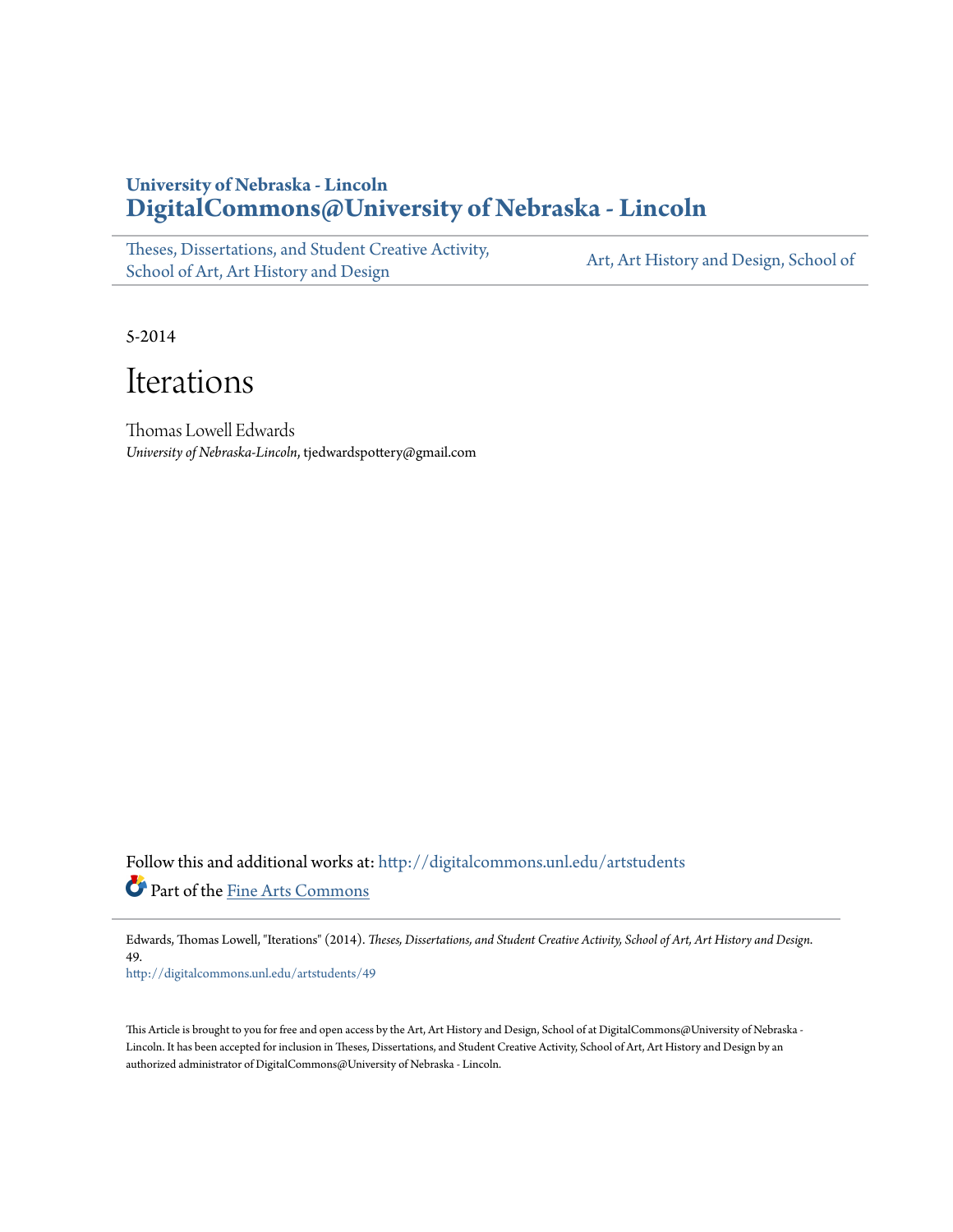### ITERATIONS

by

Thomas Lowell Edwards

## A THESIS

Presented to the Faculty of

The Graduate College at the University of Nebraska

In Partial Fulfillment of Requirements

For the Degree of Master of Fine Arts

Major: Art

Under the Supervision of Professor Peter J. Pinnell

Lincoln, Nebraska

May, 2014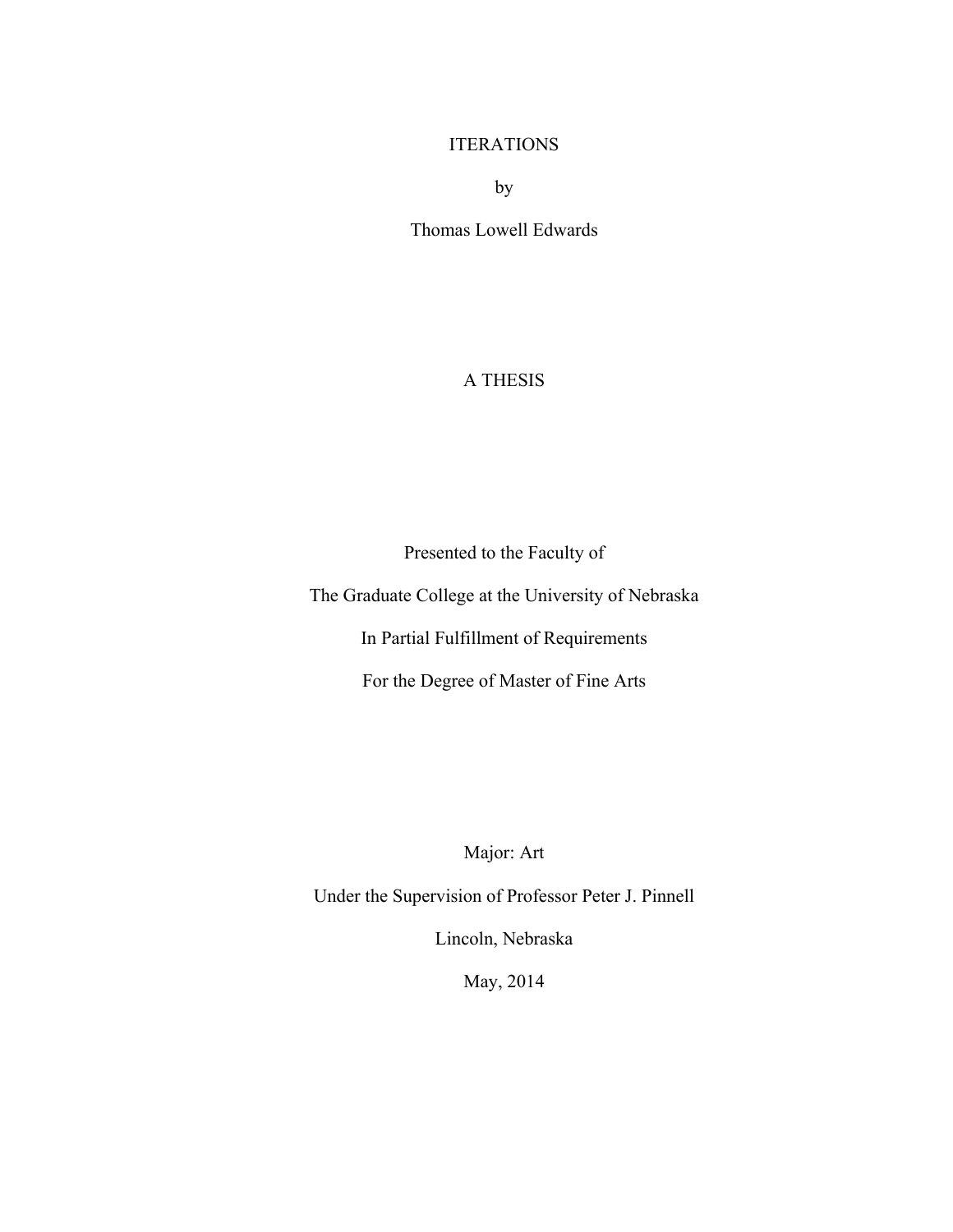#### **ITERATIONS**

#### Thomas Lowell Edwards, M.F.A.

University of Nebraska, 2014

Advisor: Peter J. Pinnell

For millennia, pottery has facilitated the communal activities of eating and drinking. I use pottery as a placeholder, a metaphor for human interaction. The central core, the initial inspiration, of my sculpture is the diminishing level of connection our culture actively pursues.

I began to notice a trend of increasing disengagement in American culture after spending time abroad and observing the amount of time other cultures allotted for meals, coffee, etc. with companions. I make sculptures that comment on growing American disengagement using various formal principles of art (line, mass, scale, rhythm, and repetition). I am generally unsatisfied with a single solution to an idea, thus I create numerous iterations, a variety of ways to visually represent the inspiration. The resulting works move away from the initial concept to satisfy my aesthetic goals. While the idea that first inspired me is essential to my creative process, it is secondary to creating dynamic works to engage the viewer. Regardless, the pieces maintain enough of the original reference to be interpreted by individuals based on their own experiential references. This allows the viewer freedom to interpret and generate a personal narrative.

I use a variety of utilitarian forms in my artistic investigation. Wheel throwing provides a means of producing similar sized elements with a degree of variation that adds richness to the composition. This dissimilarity in the repetition, albeit subtle, is an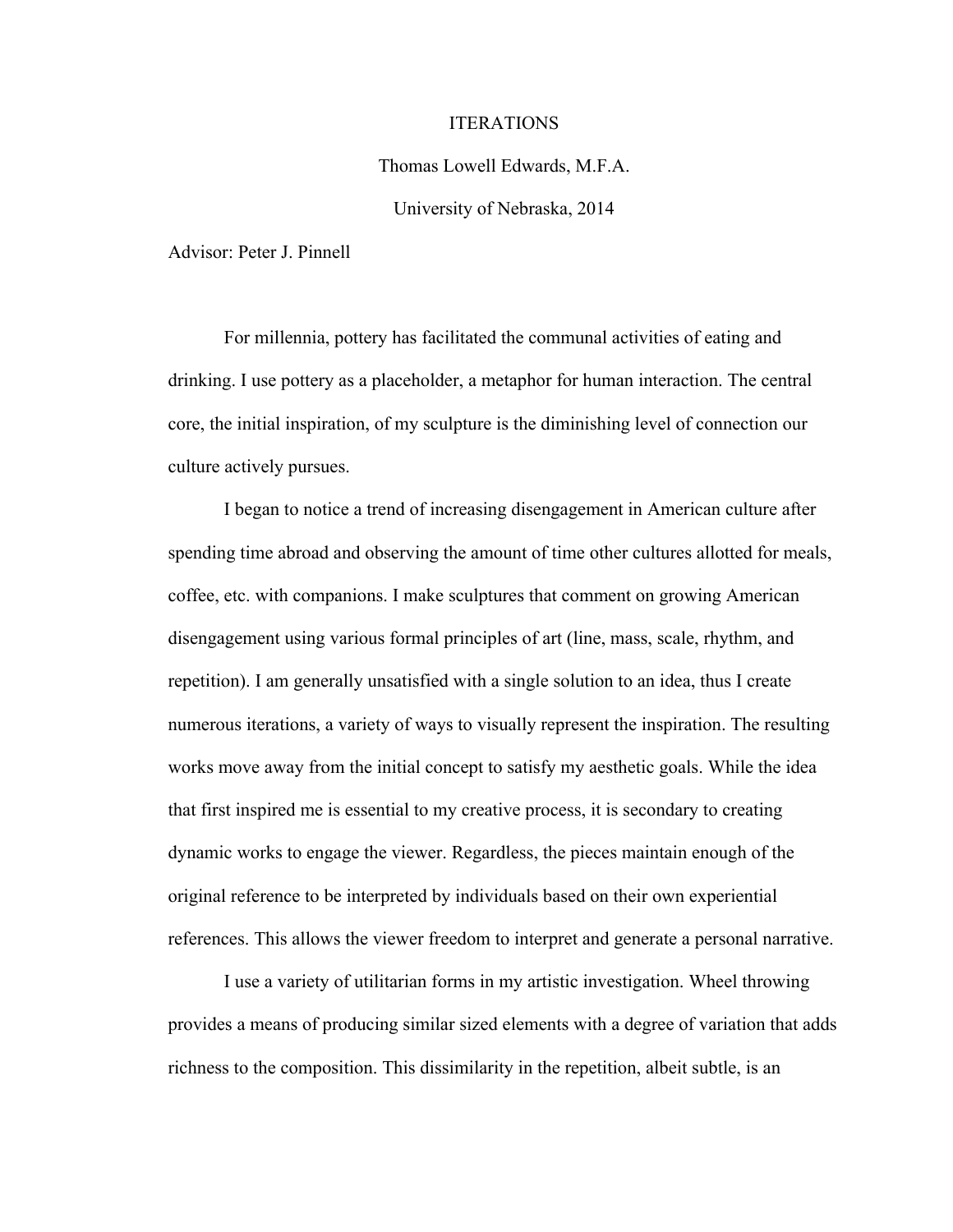important factor in the success of my work, which will be referred to later. I use commercially produced objects, which have little to no variation, when a more consistent linear quality is desired for the specific iteration of the idea.

The ceramic components of my work are chosen for the inherent qualities provided by the material. Porcelain offers a stark contrast against the aggregate of the concrete. The same porcelain against gypsum cement gives a far more subtle contrast; when coupled with components fired in varying (reduction or oxidation) atmospheres, the tonal qualities of the fired clay provide a warm and cool appearance that is desirable for creating repetition and rhythm in certain works.

These ceramic objects, embedded in monolithic structures, are deliberately culturally ambiguous. The monoliths are memorials, fossils that symbolize the departure from shared communicative experience. Conceptually, I made the decision to deconstruct useful objects to evoke the idea of how shards of pottery are used by archeologists to gain insight into how a society functioned, its rituals, and how its society was structured. By grinding a portion of the vessel away, I deliberately create shards, pottery that is no longer able to fulfill its intended function. The purposeful denial of utility, created by erosion, is an additional reference to the initial foundation that began this work.

Using line, mass, shape, and scale, I create visually dynamic pieces that pull the viewer in for closer investigation. The linear qualities generated by repetitive forms create visual movement that holds the viewer's attention. In the pieces that include handmade ceramic elements, the vessels themselves have subtle variations across the repeated forms that make up the composition. The variations within individual forms, a byproduct of the making process, add a very quiet human touch to an otherwise monumental work.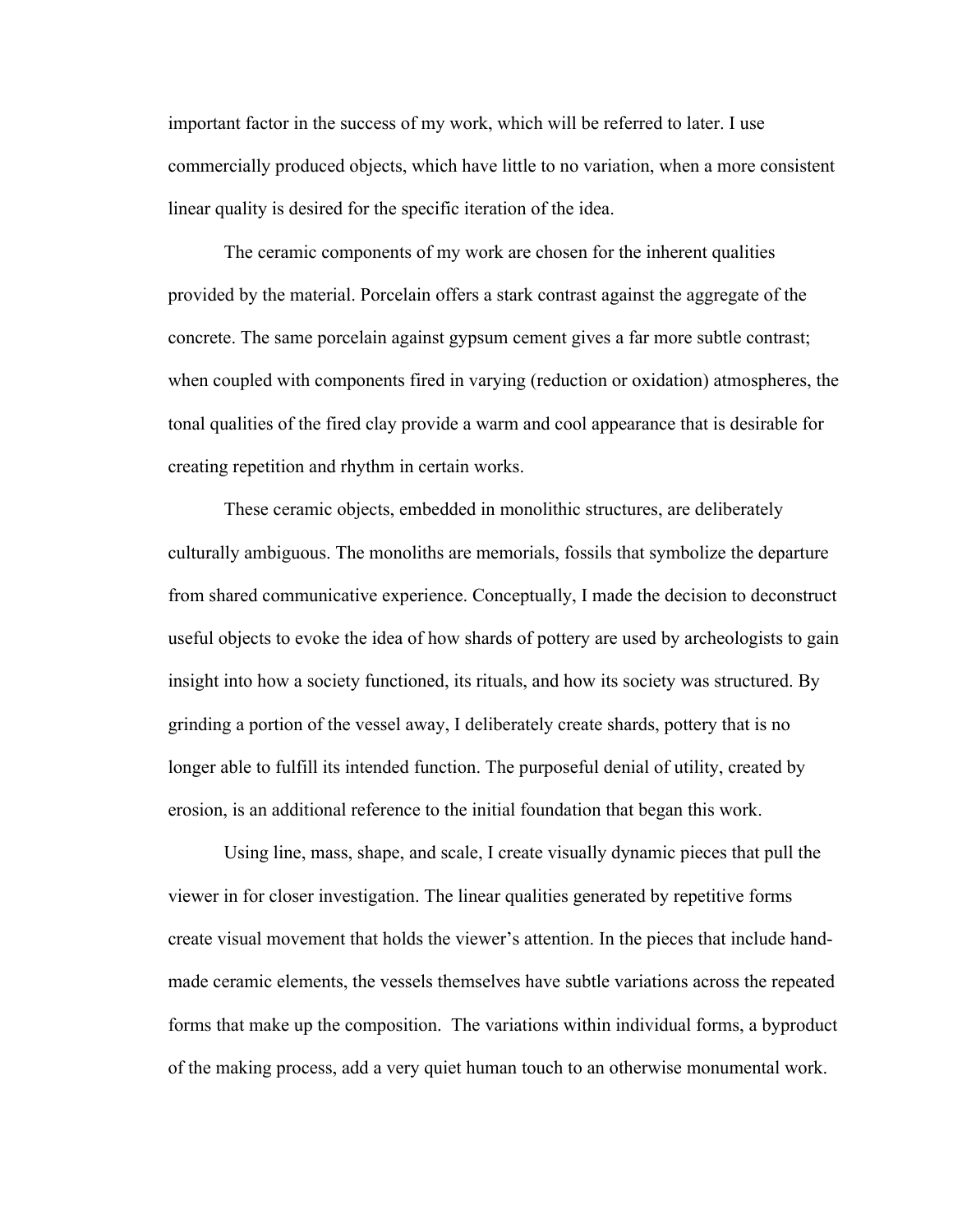While I generally look for balance, with a sense of calm throughout the work, I add a slight tension to create visual interest. The more successful pieces have a focal point of fragility or obvious dissonance. Areas that deliberately catch the eye, causing what would otherwise be an unassuming sculpture, make the viewer feel slight discomfort. I create more visually dynamic pieces by increasing the scale of my works. A larger context or "canvas" simply provides more space for compositions wrought from more numerous components.

My sculptures are formal investigations that began by exploring the departure from utilitarian pottery's role throughout human civilization. These works no longer rely strictly on that premise, but are growing in complexity through scale and subtle tensions built into every individual piece. The compositions rely on the similarities and differences within the pottery and the materials that encase them to emphasize line, shape, mass, rhythm, and repetition. My hope is that the subtle variations in the pottery components add texture to the overall composition in a way that sparks viewer interest and encourages investigation.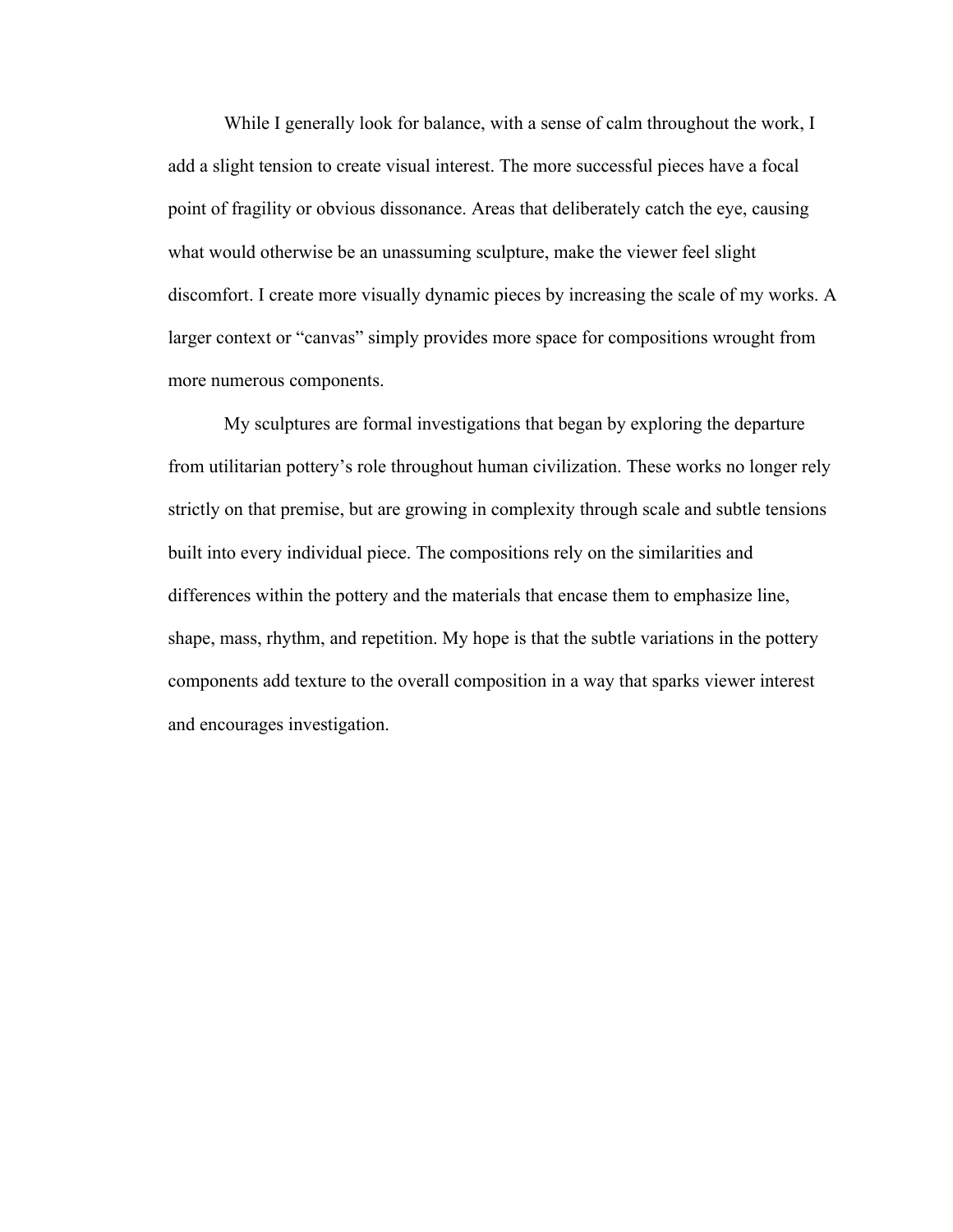